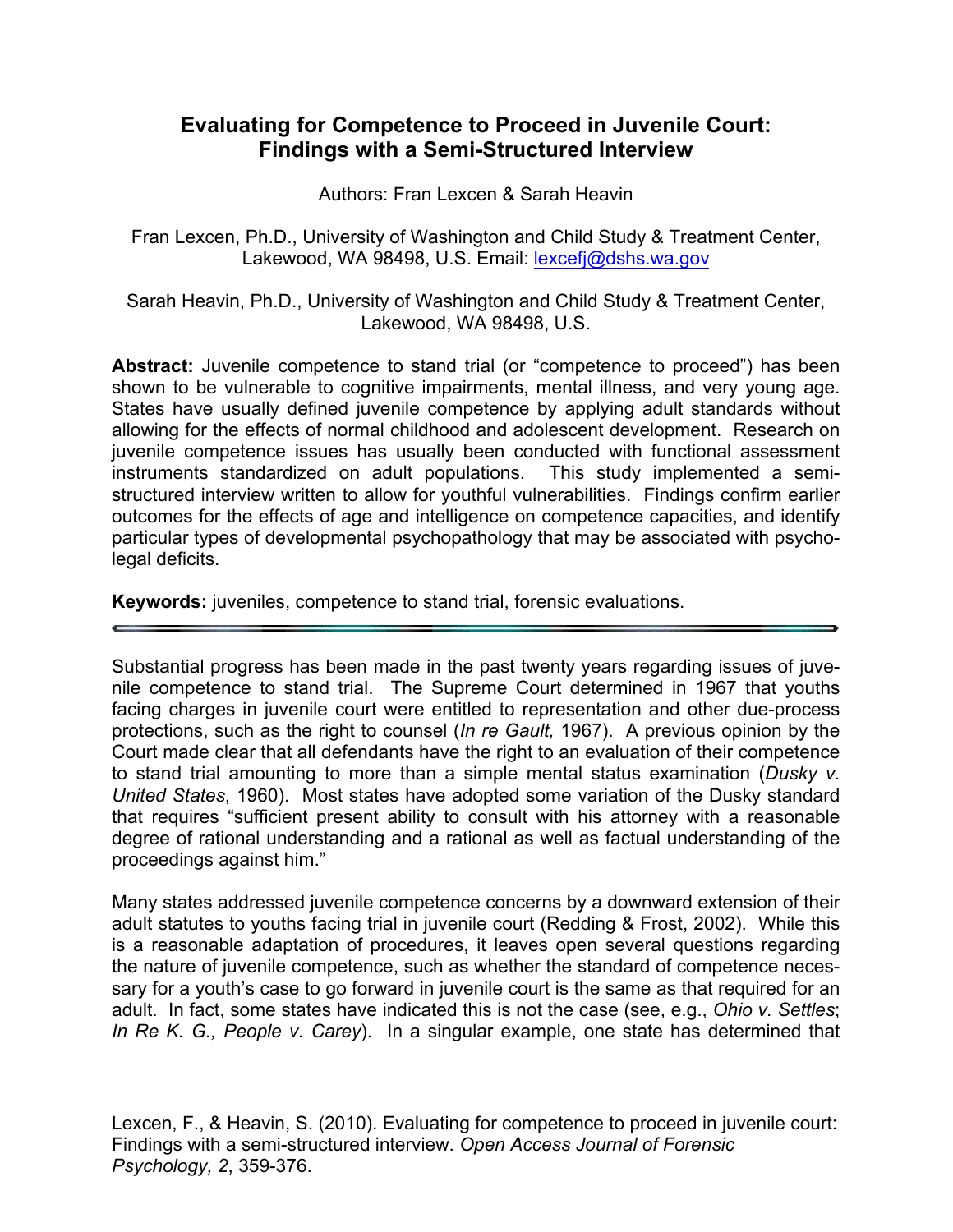because of the juvenile court's historical orientation towards rehabilitation, competence to stand trial is unnecessary (*G. J. I. v. State*, 1989).

Local statutes and case law often state that competence impairments must be due to a mental illness or disability; only a few states have developed statutes that indicate that young age or developmental immaturity can be considered a cause of incompetence (Grisso, 2005). The lack of standards allowing consideration of youthfulness or ordinary development as a barrier to competence does not prevent evaluators in clinical settings from attributing deficits to incomplete maturation (Grisso & Quinlan, 2005). This suggests that courts are open to considering youthfulness as a predicate condition to incompetence when appropriate.

Studies of juvenile competence have been conducted against this background of legal ambiguity. A common method of investigation has been to use a functional assessment instrument developed and standardized with adult samples to capture strengths and weaknesses in youthful functioning. Early studies of juvenile competence relied heavily on the McGarry functions, a set of inquiries based on criminal-court competence-related factors identified in the 1970s (Cowden & McKee, 1995; Lipsitt, Lelos, & McGarry, 1971; McKee, 1998; McKee & Shea, 1999; and Savitsky & Karras, 1984). More recently, the MacArthur Competence Assessment Tool, Competence for Adjudication (MacCAT-CA; Poythress, et al., 1999) has been the instrument preferred by researchers (Burnett, Noblin, & Prosser, 2004; Ficke, Hart, & Deardorff, 2006; Grisso et al., 2003; Redlich, Silverman, & Steiner, 2003; Schmidt, Repuucci, & Woolard, 2003; Warren, Aaron, Ryan, Chauhan, & DuVal, 2003). Although the MacCAT-CA is also used by juvenile forensic evaluators, the instrument most frequently identified by clinicians was the Competence Assessment to Stand Trial for Defendants with Mental Retardation (CAST-MR; Everington, 1990; Ryba, Cooper, & Zapf, 2003).

The MacCAT-CA was standardized on samples of adults, and there are indications that it may be appropriate to use with older adolescents (Viljoen, Odgers, Grisso, & Tillbrook, 2007). However, like other adult measures, it is not ideal for most juveniles. Adult measures often include questions about jury trials, which are not an option for most juvenile courts. These items have the potential to confuse or mislead juveniles with regard to their own circumstances. While adult instruments may probe for mentalhealth issues relevant to criminal-court defendants, they are unlikely to explore symptoms that are typical of developmental psychopathology. More importantly, adult measures produce results that are relevant to forming clinical opinions about the level of competence required to proceed in adult criminal court, and, as noted above, that standard is likely to represent better functioning than is required for juvenile court (Redding & Frost, 2002). Thus, research on juvenile competence that uses adult standards as an outcome measure may be exacerbating the ambiguity created when states extend adult competence statutes to juveniles.

A few studies of juvenile competence have used measures other than those intended for adults. One such study compared youths referred by the juvenile court for competence restoration for intellectual disabilities, mental-health diagnoses, or both (McGaha,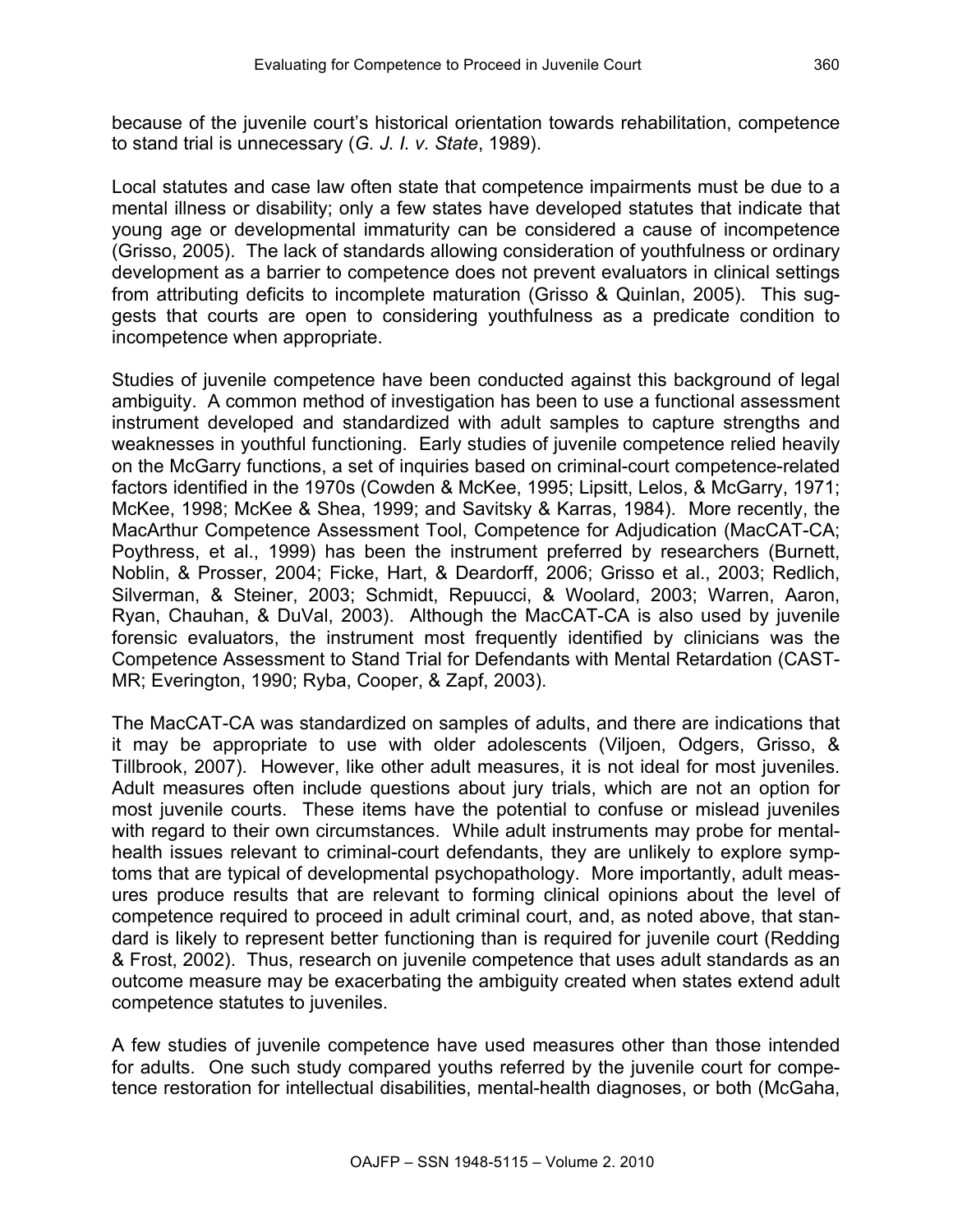Otto, McClaren, & Petrila, 2001). Another used chart-review methods to compare youths referred for competence restoration to those who were found competent to proceed (Baerger, Griffin, Lyons, & Simmons, 2003). A third study used chart-review methods based on a measure developed specifically for juvenile competence evaluations derived from an adult measure and an unpublished juvenile competence interview (Kruh, Sullivan, Ellis, Lexcen, & McClellan, 2006).

Regardless of the competence measure used, or other methodological procedures, a review of juvenile competence studies indicates three major areas of vulnerability: cognitive functioning, developmental immaturity (usually characterized as "age"), and psychopathology. Better cognitive functioning is predictive of intact competence capacities in studies that measure intelligence through testing or diagnosis. As early as 1984, Savitsky & Karras demonstrated an association between juvenile competence and verbal abilities using the Shipley Institute of Living Scale (Shipley, 1940). Later studies used Axis II diagnoses or intelligence screening tools to operationalize cognitive abilities (Cooper, 1997; Ficke, et al., 2006; McKee & Shea, 1999; Grisso, et al., 2003; Kruh, et al., 2006; Warren, et al., 2003). Occasionally, variables such as special-education history, grade retention, or academic performance (e.g., grades) have been used to estimate intellectual abilities (Cowden & McKee, 1995; Redlich, et al., 2003; Kruh, et al., 2006). Overall, findings are consistent with studies of adult competence (see, e.g., Hoge, et al., 1997) and support the expectation that intellectual ability is associated with greater competence capacities, while intellectual disabilities account for many instances of incompetence.

Several studies of juveniles have shown that mental-health symptoms differ between youths who are deemed incompetent and those who were competent when making direct comparisons of the two groups or when reporting preliminary findings. Later analyses by Baerger, et al. (2003) did not find associations more specific than those between a finding of incompetence and a history of either inpatient or outpatient mentalhealth treatment. Only psychotic disorders were significantly associated with incompetence after controlling for age and intelligence in the sample studied by Kruh, et al., 2006. Both internalizing and externalizing disorders were associated with lower scores on MacCAT-CA subscales in a study of incarcerated juveniles (Ficke, et al., 2006). Warren (2003) and her colleagues found several persistent relationships between mental-health measures and the three subscales of the MacCAT-CA, but their sample was comprised of youths who were psychiatric inpatients. Among youths referred for competence restoration, those with mental illness were most likely to later be found competent to proceed, while those with intellectual disabilities or co-morbid mental illness and intellectual disability were less likely to be restored (McGaha, et al., 2003). The results of Grisso, et al., (2003) indicated that the mental-health screen used was "largely unrelated" to scores of the MacCAT-CA; however, the sample may have represented subjects who were, in effect, prescreened for serious mental-health problems by detention and jail staff who identified potential participants. In general, with the exception of a sample of psychiatric inpatients, mental-health problems have been observed in juveniles with impaired competence, but the associations seem to diminish in the presence of other variables.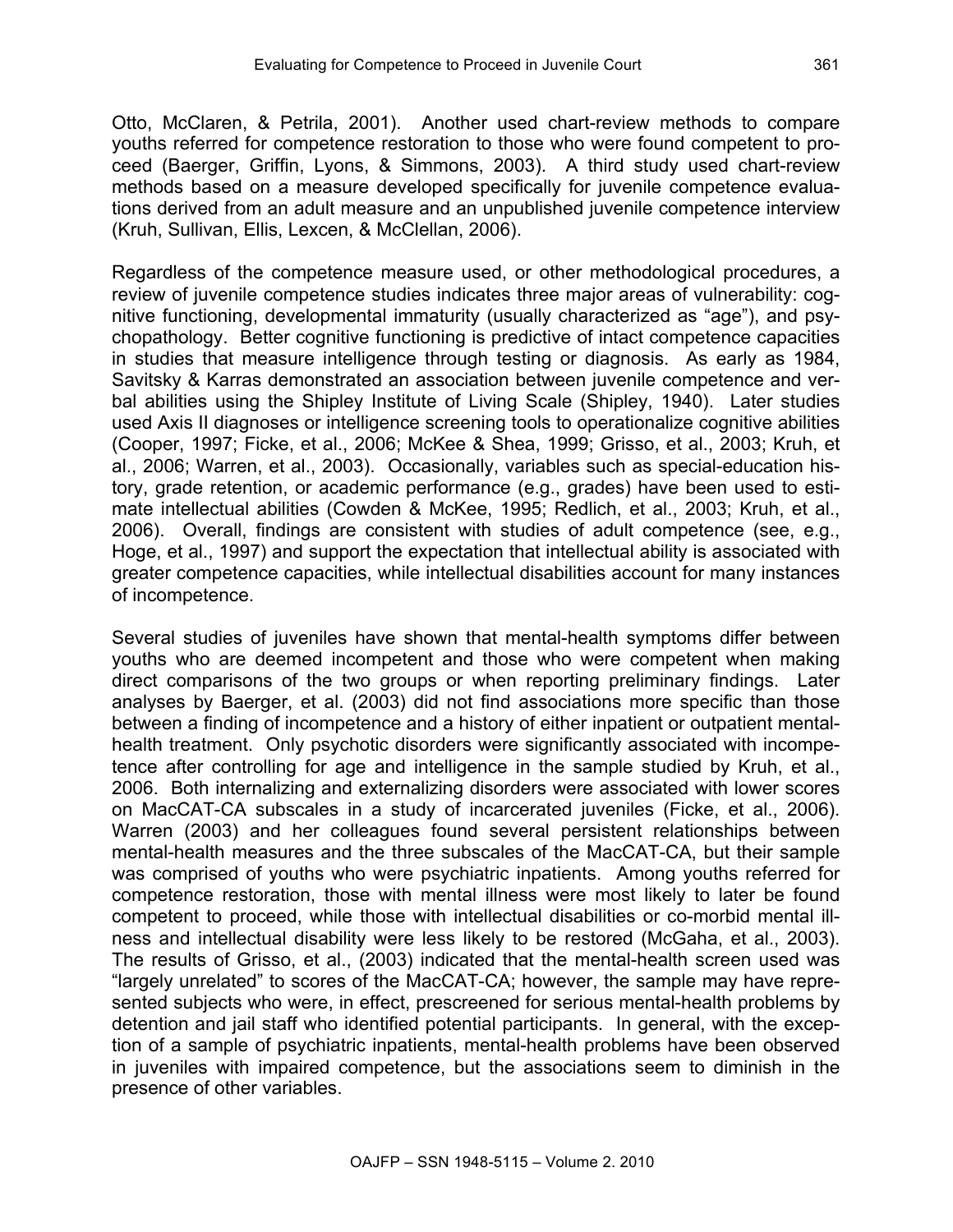In addition to intelligence and mental health, age, which has often been used as an indicator of cognitive development or maturity, has repeatedly been found to predict performance on competence measures. Many states recognize the relevance of maturity when deciding the age at which children and adolescents can be charged in juvenile court (sometimes called "infancy"). By local consensus, it is acknowledged that youths under a certain age do not have sufficient abilities to distinguish right from wrong or otherwise do not possess the relevant capacities to form an intent to commit wrongful behavior. Despite the readiness to define "infancy" based on age, states have been slow to formally acknowledge developmental immaturity as a threat to competence to stand trial.

Increasing age is associated with improved capacities after controlling for intelligence or related factors such as academic achievement (Baerger, et al., 2003; Cowden & McKee, 1995; Cooper, 1997; Ficke, et al., 2006; McKee, 1998; McKee & Shea, 1999; Grisso, et al., 2003; Redlich, et al., 2006; Warren, et al., 2003). Evidence strongly suggests that pre-teens are especially likely to have performance deficits, regardless of whether the measure of competence was originally normed for adults or was a nonstandardized measure developed for juveniles. However, this should not be misunderstood as a statement that all adolescents are incompetent to stand trial by virtue of age (see, e.g., Sanborn, 2009). Most studies note that the impairments increase as age declines. Grisso, et al., note specifically that 20% of youths who were 14 or 15 years old had deficits on two of the three MacCAT-CA subscales, while about 33% of youths who were 13 years old or younger had such deficits. Thus, 67% of very young adolescents and 80% of mid-adolescents had adequate abilities.

Across multiple studies, young age, low intelligence, and some types of mental-health symptoms are associated with deficits or impairments to competence, whether the measure of competence is relevant to adult court or juvenile-court procedures. Gender has not been found statistically significant in studies that included females (Cowden & McKee, 1995; Ficke, et al., 2006; Grisso, et al., 2003; Kruh, et al., 2006). Ethnicity produced variable findings in one major study, with no significant relationship to an adult measure of competence (the MacCAT-CA; Grisso, et al., 2003) but with observed differences by ethnicity on decision making (i.e., willingness to disclose to defense counsel) as assessed by a non-standardized measure (the MacJEN; Grisso, et al., 2003). But at least one other study found ethnicity was not significantly associated with competence capacities (Kruh, et al., 2006). Grisso and colleagues accounted for socioeconomic status in all analyses but found no associations with competence.

The relationship between prior exposure to legal matters and competence has been evaluated and found to be significant in some forms, but not others. Specific instruction about legal matters generally improves functioning in youths (Viljoen, et al., 2007), and the potential for learning through previous arrests has been supported (McKee & Shea, 1999). In contrast, the seriousness and number of current charges has not been predictive of competence (Cowden & McKee, 1995) and prior contact with the justice system was not significant for detained samples (Grisso, et al., 2003). Thus, a youth who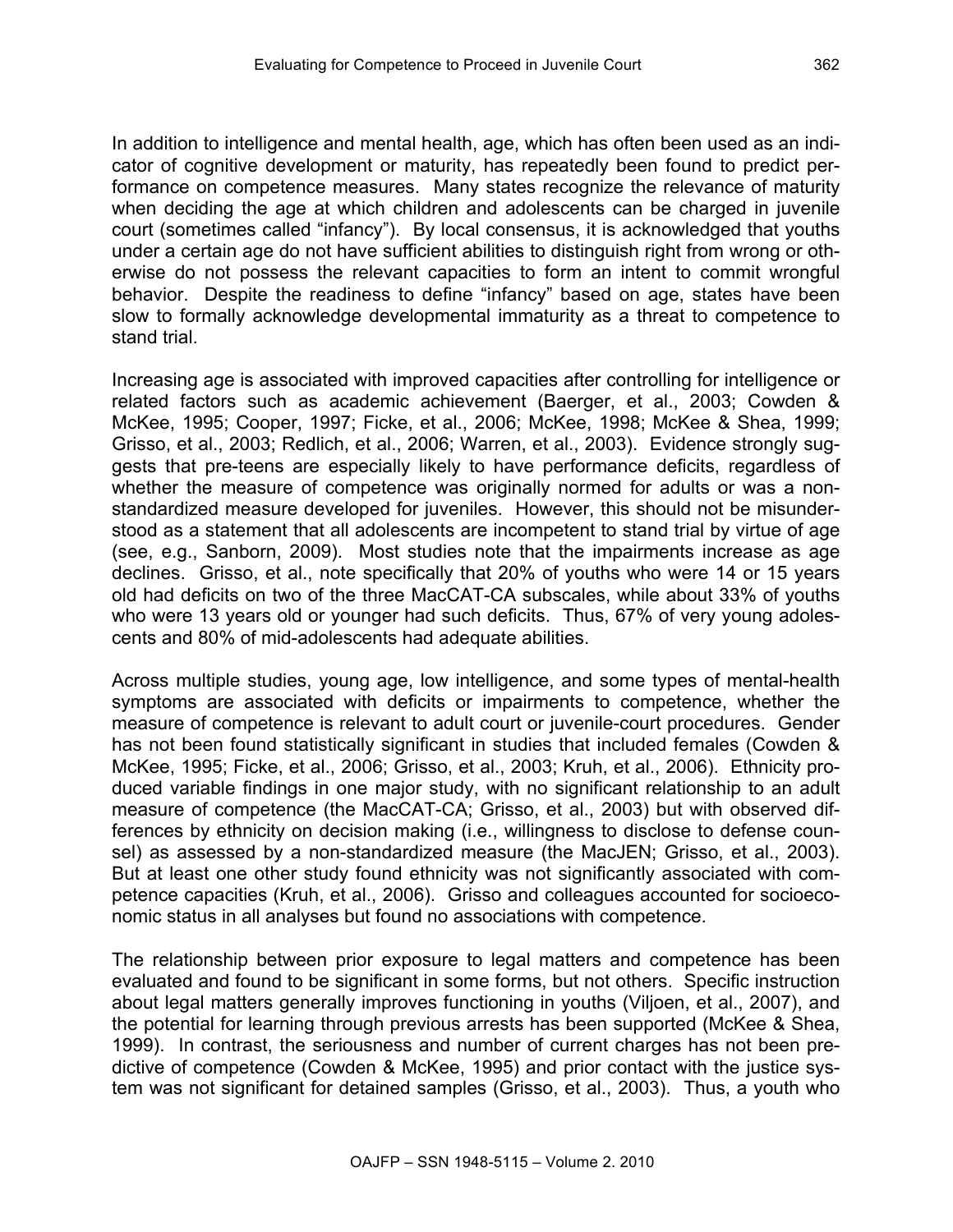has been arrested previously may not have gained useful knowledge from the experience, while direct instruction is likely a more effective means of improving psycho-legal functioning.

The present study drew on previous experience with youths referred for competence concerns with the goal of developing an interview and report-writing methodology suitable for the juvenile courts in the State of Washington. The Forensic Clinic of the Child Study & Treatment Center (CSTC) provides court-ordered juvenile forensic evaluations to all counties in Washington. The Washington competence statute was originally intended for adult defendants and extended to juveniles through district-court decisions that allow judges to set aside the statute when it serves the best interests of the youth in question (*State v. E.C., 1996; In re Weaver, 1996*). "Incompetency" is defined—consistent with Dusky—as lacking the capacity to understand the nature of the proceedings or lacking the capacity to assist in the defense as a result of mental disease or defect (Criminally Insane Procedures, Chapter 10.77 Regional Code of Washington).

Youths referred to the Forensic Clinic were administered a clinical assessment and interviewed with the Juvenile Adjudicative Competence Interview (JACI; Grisso, 2005). The JACI is a semi-structured interview designed to evaluate a youth's comprehension of the juvenile-justice process using relevant question areas in a manner that is sensitive to the dynamics of maturation. Items are flexibly worded to accommodate the uneven nature of development in children and adolescents and include elaborations that probe for potential weaknesses due to immaturity.

Information collected with the JACI is used to form opinions regarding the two capacities identified in the statute. We expected to find that impairments to either capacity would be associated with younger age, lower intelligence, and diagnoses of psychotic diagnoses. Due to the variety of mental-health diagnoses within the sample, we considered the possibility that other diagnoses might also predict poorer performance. We additionally anticipated that youths with prior experience in the justice system would have fewer competence-related deficits based on their previous exposure. Generally, we hoped to find that the JACI provided results consistent with previous studies of juvenile competence capacities with elaborations specific to children and adolescents.

# **Materials and Methods**

# **Procedures & Participants**

The data for this study were derived from an administrative database used to track evaluation referrals made to the CSTC Forensic Clinic, which is housed at the state psychiatric hospital for children and adolescents. Primarily an outpatient service, the Forensic Clinic is mandated to provide competence-to-stand-trial evaluations free of charge to all juvenile courts within the State of Washington. The majority of referrals are made by densely populated counties and counties that are located near the hospital. The Forensic Clinic is the only state-supported clinic mandated to provide juvenile forensic-mental-health evaluations in the State of Washington. There are a few private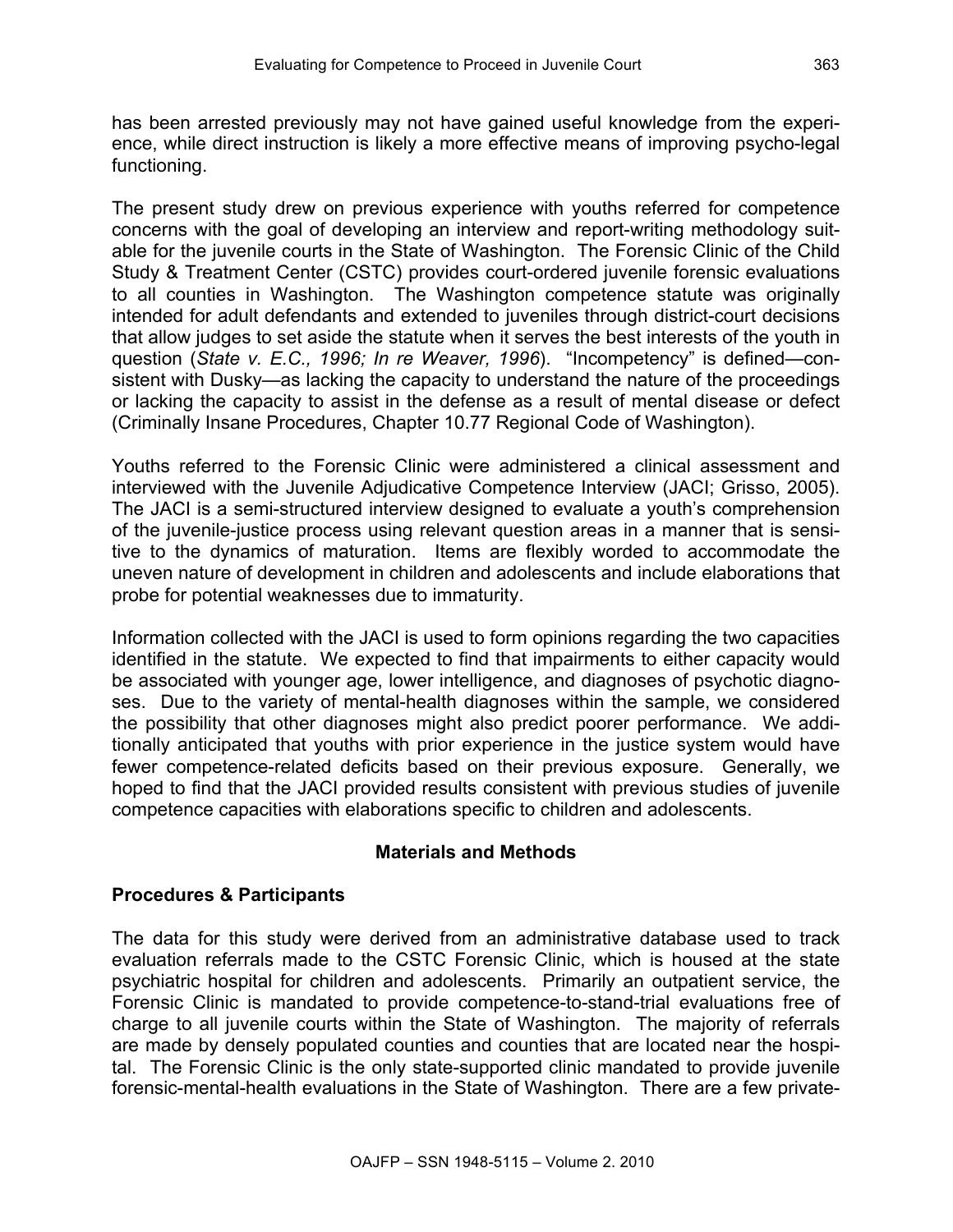practice clinicians within the state who conduct juvenile forensic evaluations, but they are few in number and complete a relatively small number of cases. While we do not have specific data on the number of evaluations conducted by other clinicians, we are anecdotally aware that counties throughout the state consider us their primary resource for evaluations.

The Clinic employs two full-time evaluators who are licensed psychologists, and periodically uses qualified contractors to accommodate unusually high referral rates. The information in the Forensic Clinic's administrative database is used to describe the Clinic's use of resources, such as number of referrals completed annually, staffing requirements to respond to court orders to conduct evaluations, and evaluation methods that facilitate timely completion of reports.

The chart-review procedures used for this study were approved by the Institutional Review Board of the Department of Social and Health Services (DSHS) for the State of Washington, the parent agency of the Forensic Clinic. Variables were extracted for youths who were evaluated at the Forensic Clinic between the years of 2005 and 2008 (n=280). Although some youths received multiple evaluations during that time period (either for multiple charges, or charges from multiple counties, or for evaluations before and after competence restoration), only the first JACI interview for each youth was used in this study.

# **Independent Variables**

**Demographic Variables.** We obtained information on the youth's gender, ethnicity, and age from the state's discovery packet received for each referral. This sample was mostly male (n=245, 88%) and mostly non-Hispanic white (n=174, 62%) (see Table 1). The average age of the sample was  $14.26$  years (sd = 2.12; range = 8 to 18). Participants were sorted into four age groups: those under 13 (n=60, 21%), 13- and 14-year– olds (n=79, 28%), 15- to 16-year-olds (n=97, 31%), and 17- to 18-year-olds (n=44, 16%). The two 18-year-old participants were youths who had been charged in the juvenile court and had turned 18 before their cases were referred for evaluation.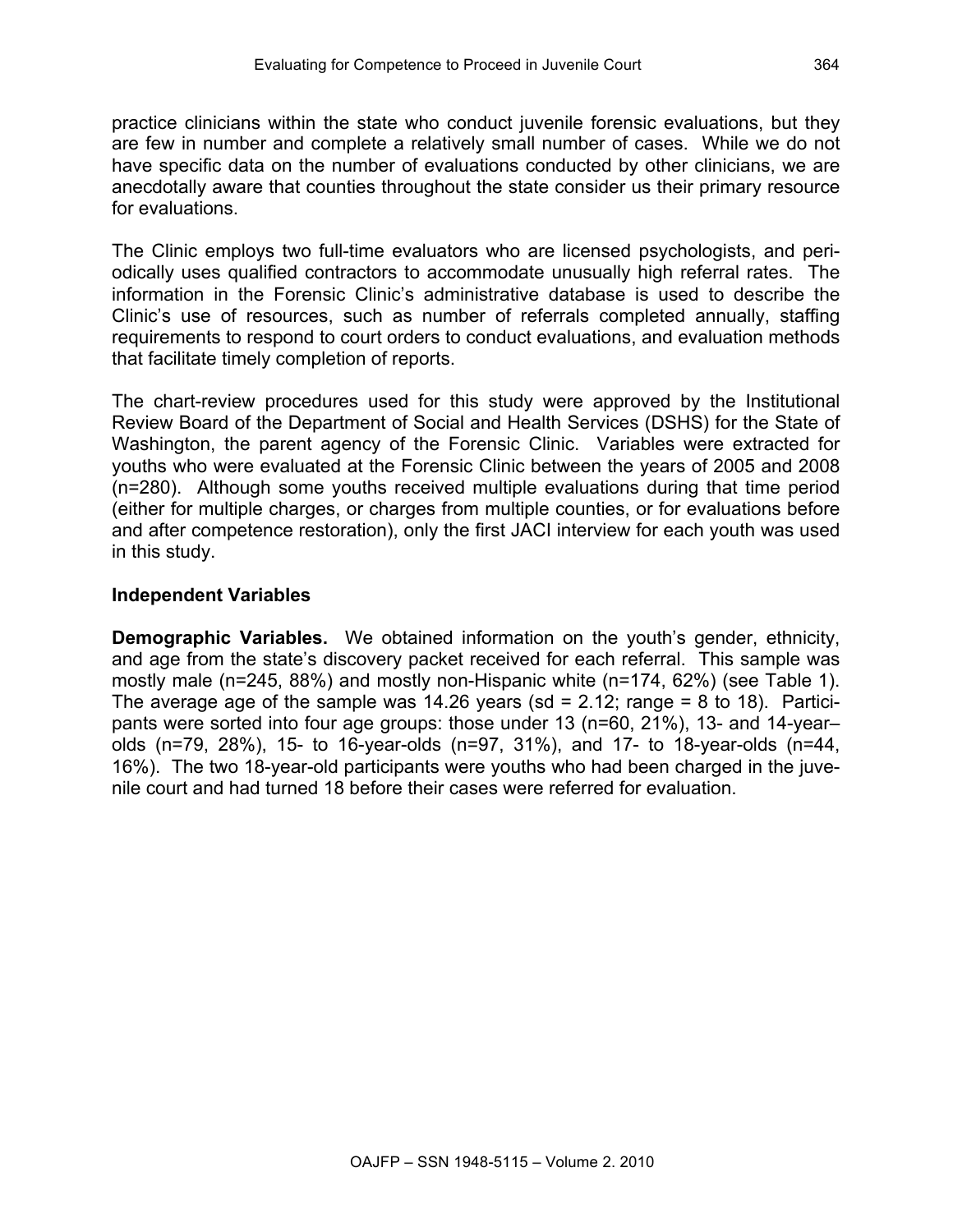| <b>Table 1 Sample Characteristics</b>      |          |
|--------------------------------------------|----------|
| Gender                                     | N(% )    |
| Female                                     | 35(12)   |
| Male                                       | 245 (88) |
| <b>Ethnicity</b>                           |          |
| African-American                           | 48 (17)  |
| Hispanic                                   | 30(11)   |
| <b>Native American</b>                     | 12(4)    |
| Non-Hispanic white                         | 174 (62) |
| Other                                      | 16(6)    |
| Age and Age Groups                         |          |
| 8- to 12-year-olds                         | 60(21)   |
| 8                                          | 2 (< 1)  |
| 9                                          | 3(1)     |
| 10                                         | 9(3)     |
| 11                                         | 19(7)    |
| 12                                         | 27(10)   |
| 13- to 14-year-olds                        | 79 (28)  |
| 13                                         | 38 (14)  |
| 14                                         | 41 (15)  |
| 15- to 16-year-olds                        | 97 (35)  |
| 15                                         | 45 (16)  |
| 16                                         | 52 (19)  |
| 17- to 18-year-olds                        | 44 (16)  |
| 17                                         | 42 (15)  |
| 18                                         | 2 (< 1)  |
| Any Prior Juvenile- Court Charges          | 166 (59) |
| IQ Groups                                  |          |
| <b>Intellectually Disabled</b>             | 76 (27)  |
| <b>Borderline Intellectual Functioning</b> | 36 (13)  |
| Low Average to Average                     | 168 (60) |

**Justice System Variables.** For each evaluation conducted at the Forensic Clinic, prior charges and dispositions are included in the discovery packets received from the state and added to the administrative database. For each evaluation, a variable was coded to indicate no prior charges or any prior charges with the juvenile justice system.

**Intelligence.** Indications of intellectual functioning were obtained through two sections of the administrative database. The first section is a coded record of intelligence as documented by recent testing. Because many youths evaluated for competence have a history of special-education services, there was data on almost all participants. Intelligence testing is conducted by the Forensic Clinic and coded in this area of the database when there are questions about the availability of records. The second source of cognitive functioning data was Axis II diagnoses such as "Borderline Intellectual Functioning,"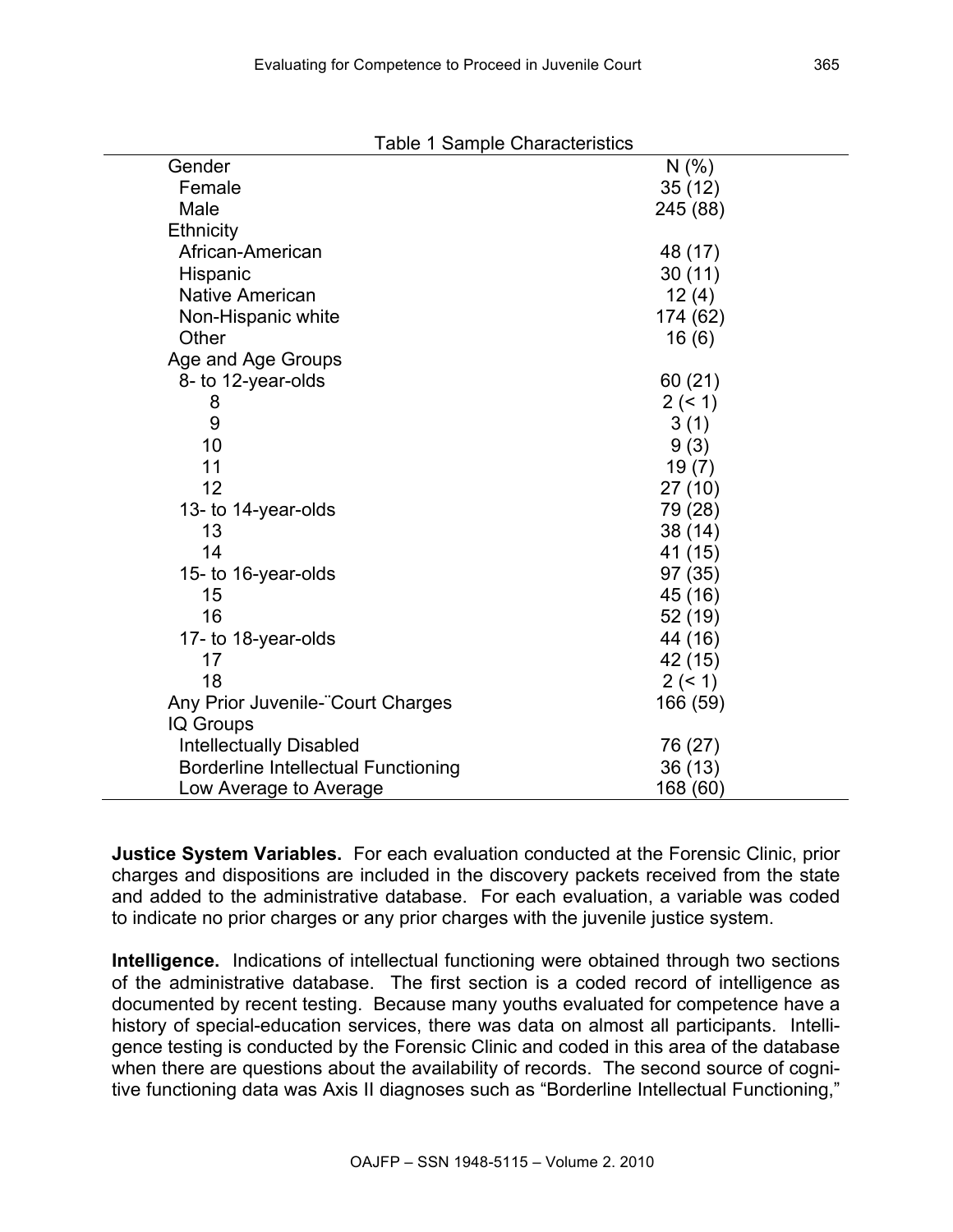"Mild Mental Retardation," or "Moderate Mental Retardation." Youths with no Axis II diagnosis who participated in general education programming (i.e., received no specialeducation services) were deemed to have at least average intelligence. Based on these sources, intelligence was divided into three categories: Low to Low Average IQ (n=168, 60%), Borderline Intellectual Functioning (n=36, 13%), and Intellectually Disabled (n=76, 27%).

**Diagnoses.** By statute, state-employed forensic evaluators in Washington are required to provide a diagnosis, and by practice, this clinic uses diagnoses from the Diagnostic and Statistical Manual of Mental Disorders, Fourth Edition, Text Revision (DSM-IV-TR) of the American Psychiatric Association (2000). The diagnoses in the administrative database were reduced to represent those that were most often reported in this sample. The resulting groups were Attention-Deficit/Hyperactivity Disorder (ADHD), Mood Disorders, Disruptive Disorders (i.e., Conduct Disorder and Oppositional Defiant Disorder), Communication Disorders (e.g., Mixed Expressive Receptive Language Disorder), Learning Disorders, Posttraumatic Stress Disorder (PTSD), other Anxiety Disorders, Psychotic Disorders, Pervasive Developmental Disorders, Substance-abuse Disorders, Child Neglect or Abuse, and Relational Problems.

# **Dependent Variables**

The dependent variables were derived from the evaluators' ratings of competencerelated capacities of understanding the proceedings and assisting the defense. Opinions regarding capacity and the associated ratings were derived from the results of a forensic interview with the JACI (Grisso, 2005). Evaluators' dimensional ratings (from no problems to severe problems) were sorted into two levels of "No/Mild Problems," (able to proceed) and "Moderate/Severe Problems" (requiring clinical intervention before proceeding). Evaluators who contributed data were trained and experienced in performing competence-to-stand-trial evaluations with both juveniles and adults, and were familiar with the local courts' standards of competence for adolescents being processed through the juvenile-court system.

**Capacity to Understand.**Opinions regarding the capacity to understand the proceedings ("Capacity to Understand") were supported by assessment of both concrete knowledge and the associated implications of the information for relevant areas of courtroom proceedings. Generally, youths were questioned about the charges against them, the pleas they could enter, the trial process, the penalties they might receive, and the roles of courtroom personnel.

**Capacity to Assist.**Opinions regarding the ability to assist in forming a defense ("Capacity to Assist") were described in terms of responses to interview questions about the relationship with defense counsel, observations of behavior during the interview (e.g., acquiescence or vulnerability to peer pressure), examples of clinical symptoms such as inattention and distractibility, and performance on legal decision-making tasks.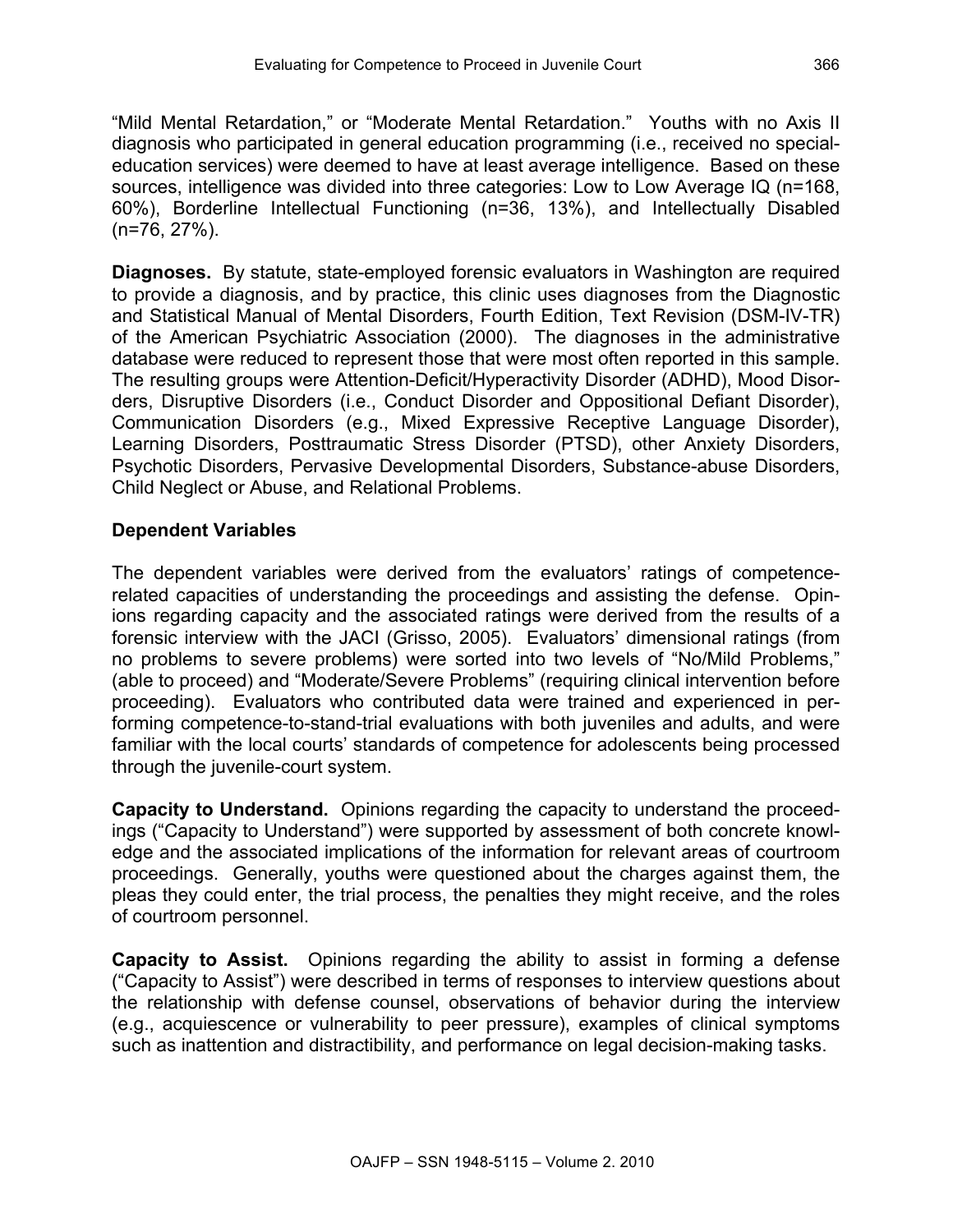### **Results**

Preliminary findings showed that, of the 280 cases reviewed, 53% (n=149) would be considered not competent to proceed based on deficits to either the Capacity to Understand or the Capacity to Assist. Most impaired youths (n=123) had problems on both capacities, three had problems only on the Capacity to Understand, and 21 were impaired only on the Capacity to Assist.

A multiple analysis of covariance (MANCOVA) was conducted using Capacity to Understand and Capacity to Assist as dependent variables. Diagnostic categories and history of previous charges were independent variables using covariates for age, gender, ethnicity, and intelligence. There were no significant multivariate effects for gender, ethnicity, or prior charges.

The analysis indicated a significant multivariate effect for age (multivariate F(2,260) = 4.03,  $p < .02$ ), with univariate results for Capacity to Understand ( $F(1, 261) = 8.04$ ,  $p <$ .01) and Capacity to Assist  $(F(1, 261) = 4.24, p < .05)$ . Follow-up analyses indicated that 58% of children in the youngest age group (8- to 12-year-olds) had Moderate to Severe Problems with the Capacity to Understand, compared to 47% of the 13- to 14 year-olds, 37% of the 15- to 16-year-olds, and 46% of the 17- to 18-year-olds (see Figure 1). Sixty percent of 8- to 11-year-olds had Moderate to Severe Problems with the Capacity to Assist, compared to 54% of 12- to 13-year-olds, 47% of 14- to 15-year-olds, and 48% of 16- to 18-year-olds (see Figure 2).



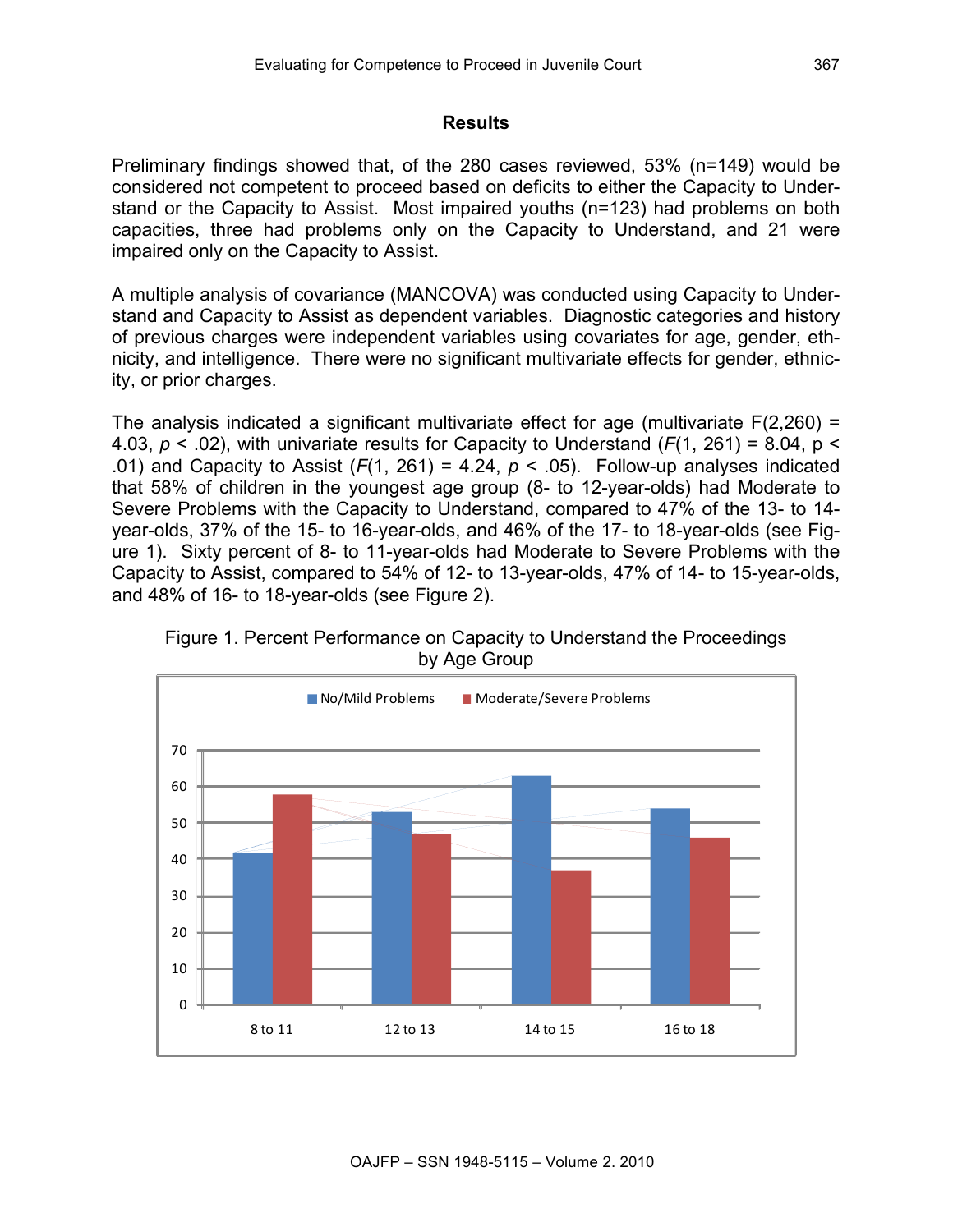

Figure 2. Percent Performance on Capacity to Assist the Defense by Age Group

There was a significant multivariate effect for intelligence (multivariate *F*(2,260) = 29.6,  $p$  < .01), and univariate results for Capacity to Understand ( $F(1, 261) = 57.2$ ,  $p$  < .01) and Capacity to Assist  $(F(1, 261) = 46.4, p < .01)$ . Follow-up analyses indicate that increasing intellectual abilities were associated with fewer problems on both capacities (see Figure 3 and Figure 4). However, a surprising number of youths with Low Average to Average intelligence (> 30%) had Severe Impairments on one or both capacities.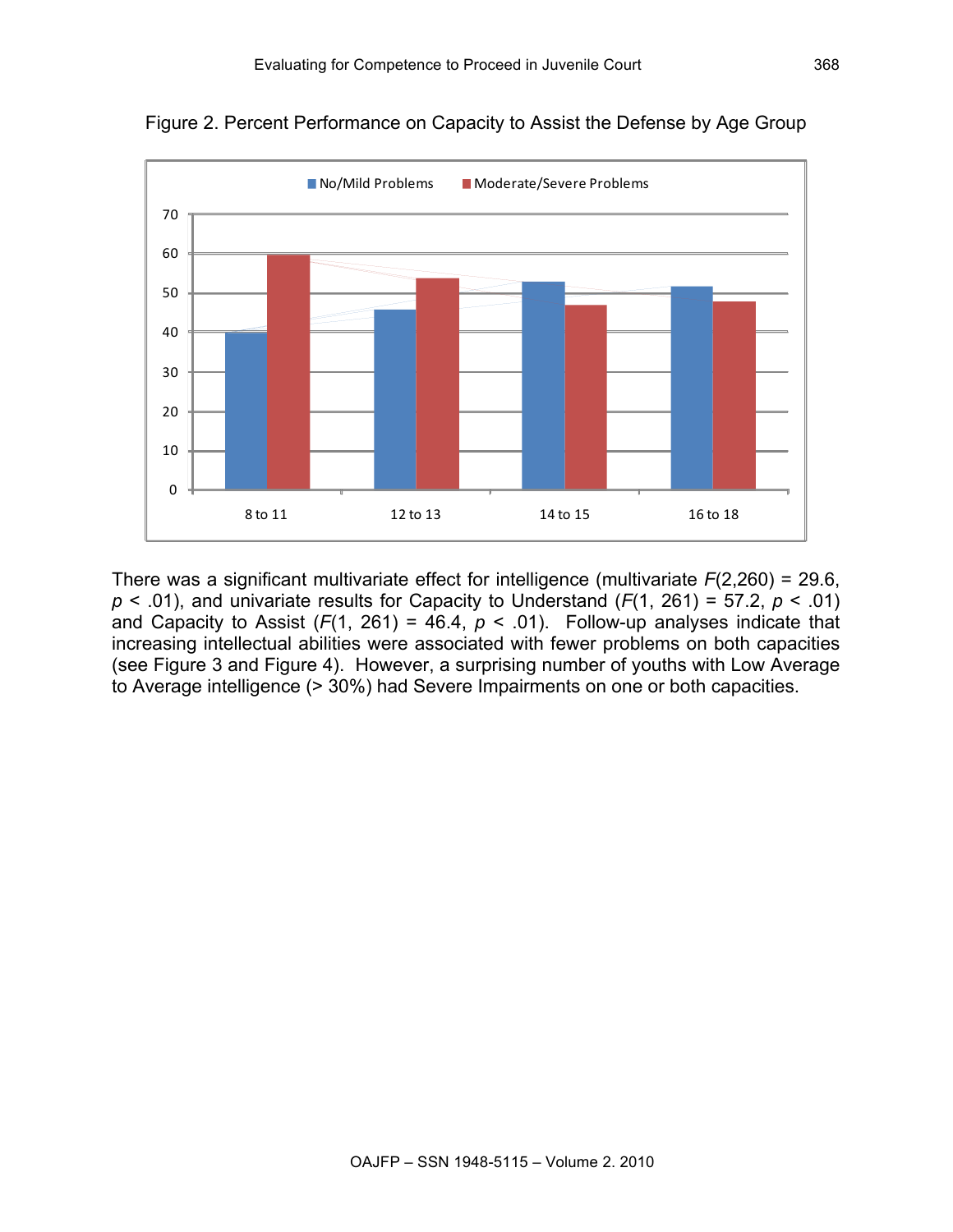Figure 3. Percent Performance on Capacity to Understand the Proceedings by IQ Group



Figure 4. Percent Performance on Capacity to Assist the Defense by IQ Group



Closer review of youths with Low Average to Average IQ and Moderate to Severe Problems on the Capacity to Understand revealed differences in diagnostic categories across age groups. Children aged 8 to 12 years were more likely to have a diagnosis of ADHD  $(x^2 = 12.54, p < .01)$  compared to other age groups. The two younger age groups (8 to 12 and 13 to 14) were more likely to have Disruptive Disorder diagnoses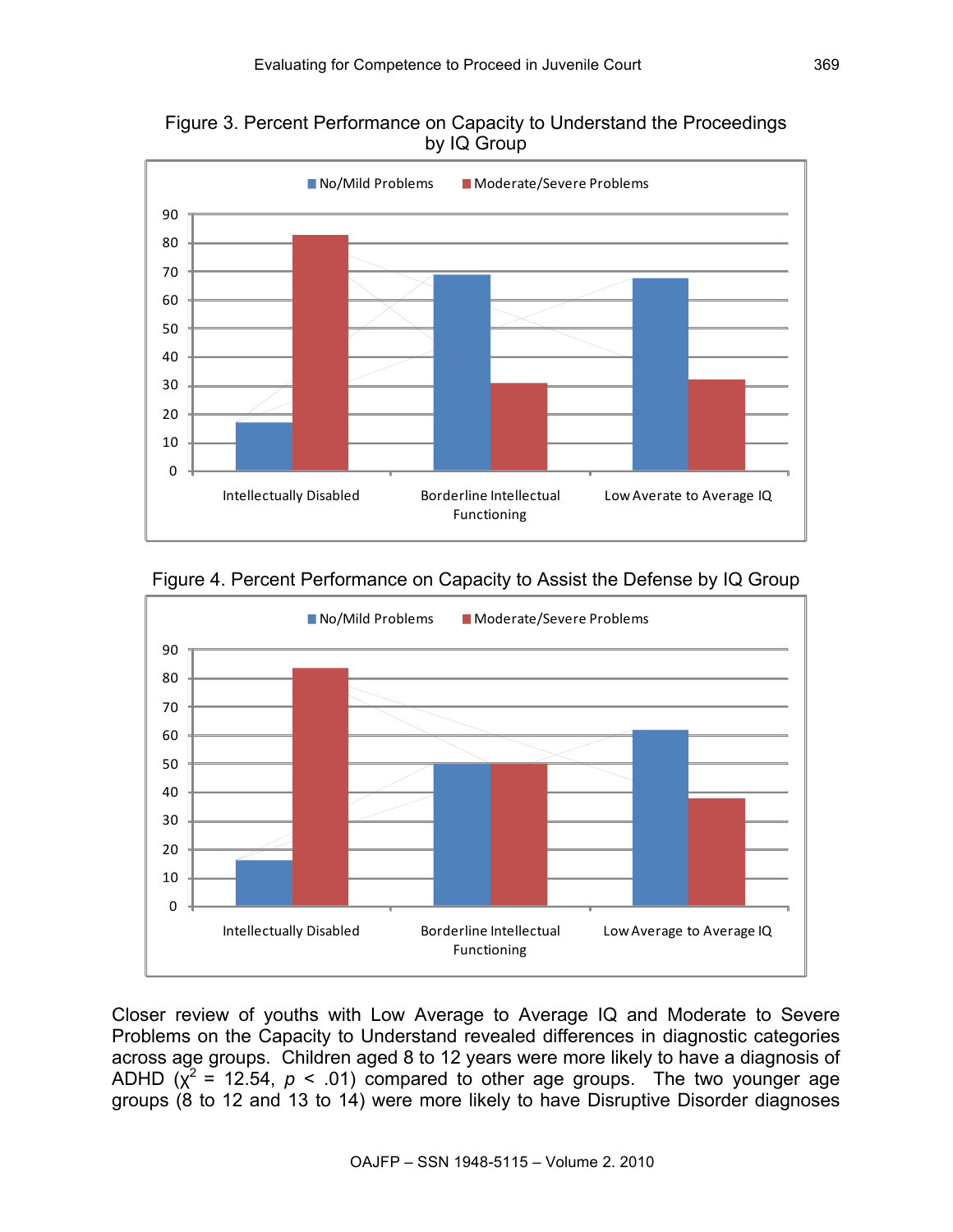$(x^2 = 8.79, p < .04)$ . The two middle age groups (13 to 14 and 15 to 16) were more likely to have Communication Disorders ( $\chi^2$  = 8.19,  $p < .05$ ). The two older age groups (15 to 16 and 17 to 18) were more likely to have Substance-Abuse Disorders ( $\chi^2$  = 12.34, *p* < .01) or to have Psychotic Disorders ( $\chi$ 2 = 10.71,  $p$  < .02). A review of youths with Low Average to Average IQ and Moderate to Severe Problems on the Capacity to Assist produced similar findings.

The same analyses of youths with Borderline Intellectual Functioning and Moderate to Severe Problems on either the Capacity to Understand or the Capacity to Assist resulted in no significant differences in diagnostic categories across age groups.

Several diagnostic categories were significant after accounting for the contributions of age and intelligence. There was a significant multivariate effect for Psychotic Disorders (*F*(2, 260) = 3.60, *p* < .03), with univariate effects for the Capacity to Understand (*F*(1, 261) = 6.70, *p* = .01) and the Capacity to Assist (*F*(1, 261) = 6.12, *p* < .02). The proportion of youths with Psychotic Disorders who had Moderate to Severe Problems on the Capacity to Understand (57%) was not significantly different from those of other diagnostic groups (45%;  $\chi^2$  = .75,  $p = ns$ ). A similar result was found for the Capacity to Assist: 61% of youths with Psychotic Disorders had Moderate to Severe Problems, compared to 52% of other diagnostic groups ( $\chi^2$  = .62, *p* = *ns*).

There was a significant multivariate effect for Pervasive Developmental Disorders (*F*(2, 260) = 3.17,  $p < .05$ ), with univariate effects on Capacity to Understand ( $F(1, 261)$  = 4.34, *p* < .04) and Capacity to Assist (*F*(1, 261) = 6.32, *p* < .02). Follow-up comparisons found that 75% youths with PDD diagnoses had Moderate to Severe Problems, compared to youths with other diagnoses (44%;  $\chi^2$  = 5.86,  $p$  < .02; significant after Bonferroni correction of .05/2 = .025). Similarly, those with PDD diagnoses were more likely to have Moderate to Severe Problems with the Capacity to Assist (88%) than youths with other diagnoses (50%;  $\chi^2$  = 8.5,  $p < 01$ ; significant after Bonferroni correction of .05/2 = .025).

Two additional diagnostic categories trended toward significance. A diagnosis of Child Neglect or Abuse approached significance for a multivariate effect (*F*(2, 260) = 2.91, *p =* .056), with univariate results for the Capacity to Understand (*F*(1, 261) = 5.74, *p* < .02) and the Capacity to Assist  $(F(1, 261) = 2.72, p = .10)$ . Follow-up comparisons showed that 66% of youths with a history of neglect or abuse had Moderate to Severe Problems on the Capacity to Understand, compared to 43% of youths without that diagnosis ( $x^2$  = 5.11, *p* = .024; significant after Bonferroni correction of .05/2 = .025). The same proportion of neglected or abused youths had problems with the Capacity to Assist, but a larger proportion (51%) of those with other diagnoses had similar problems ( $x^2$  = 2.32, *p = ns*).

Substance Abuse was the second diagnostic category that approached significance for a multivariate effect  $(F(2, 260) = 2.60, p = .076)$ , with univariate results for the Capacity to Understand (*F*(1, 261) = 2.20, *p* = .14) and the Capacity to Assist (*F*(1, 261) = 5.05, *p*  < .03). Additional review found that only 26% of youths with a Substance-abuse diag-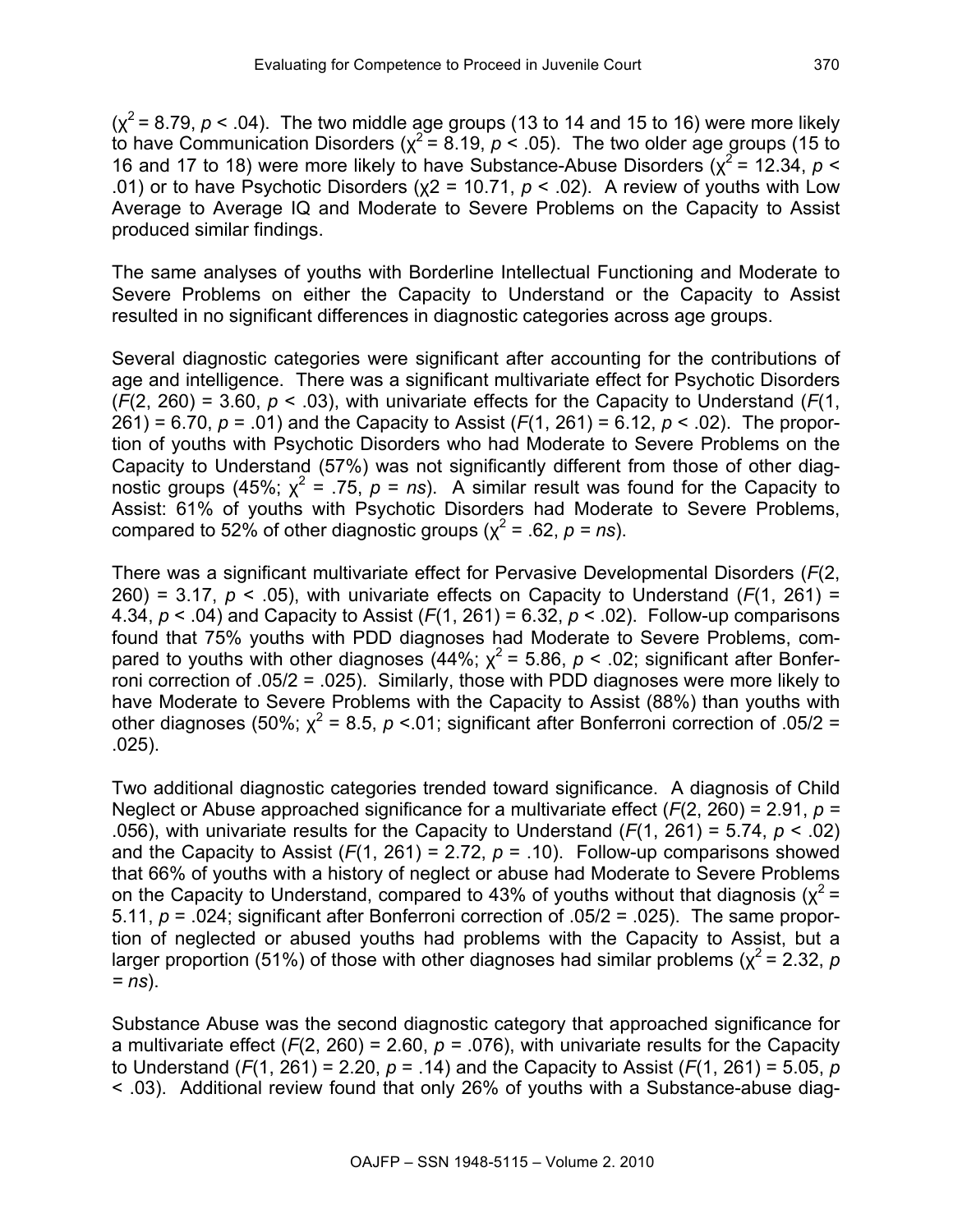nosis had Moderate to Severe Problems on the Capacity to Understand, compared to 50% of youths with other diagnoses ( $x^2$  = 8.3,  $p < 0.01$ ; significant after Bonferroni correction of .05/2 = .025), with similar findings for the Capacity to Assist (28% with a diagnosis of Substance Abuse had Moderate to Severe Problems, compared to 50% of other youths;  $x^2 = 11.96$ ,  $p < .01$ ; significant after Bonferroni correction of  $.05/2 = .025$ ).

No additional diagnostic categories attained significance in the multivariate analyses or trended towards significance.

# **Discussion**

The usual limitations associated with chart-review studies must be applied to consideration of these findings. The youths in this study were referred from within a single state, and represent those youths whose general appearance raised concerns in the minds of non-clinicians, specifically, lawyers, parents, or judges. By virtue of having been identified for referral to CSTC, this sample of youths is different from many studies of juvenile competence. The data collected from these evaluations reflect the opinions of clinicians working independently without peer review or consultation. While the clinic is mandated to provide services to the entire state of Washington, the cases in this study represent only those referred to the clinic, and not those relatively few cases referred to forensic evaluators in private practice.

Despite these caveats, the current sample represents a unique dataset of results from evaluations conducted with a unique semi-structured interview, the JACI. The JACI uses questions specific to juvenile court and allows evaluators to explore for deficits associated with developmental immaturity. The information obtained during the interview was conceptually derived from a statutory definition of two competence-related capacities, adding greater specificity to the description of competence findings.

In general, the results echo previous findings that age, intelligence, and mental-health symptoms influence juvenile competence to stand trial. Although there was a general association between increasing age and improved functioning, there were indications that Low Average to Average intelligence had fewer benefits for youths with certain types of psychopathology. Pre-adolescents and young teens with adequate intelligence who demonstrated significant problems with competence-capacities had diagnoses of externalizing disorders such as ADHD, Oppositional Defiant Disorder, or Conduct Disorder. This is similar to the results of Ficke, et al., although that study used an assessment instrument rather than diagnosis to identify externalizing behaviors. Young- and middle-adolescent youths with impaired capacities and average intelligence were likely to have communication disorders such as Expressive Language Disorder. The older adolescents who had competence deficits despite their average intelligence had mentalhealth problems such as psychotic disorders and chemical dependencies. The mentalhealth problems of the younger age groups (e.g., ADHD and Disruptive Disorders) compared to those in the older group (e.g., substance abuse and psychosis) suggest that developmental psychopathology—not just developmental immaturity—is a relevant area of concern for forensic evaluators who work with juveniles.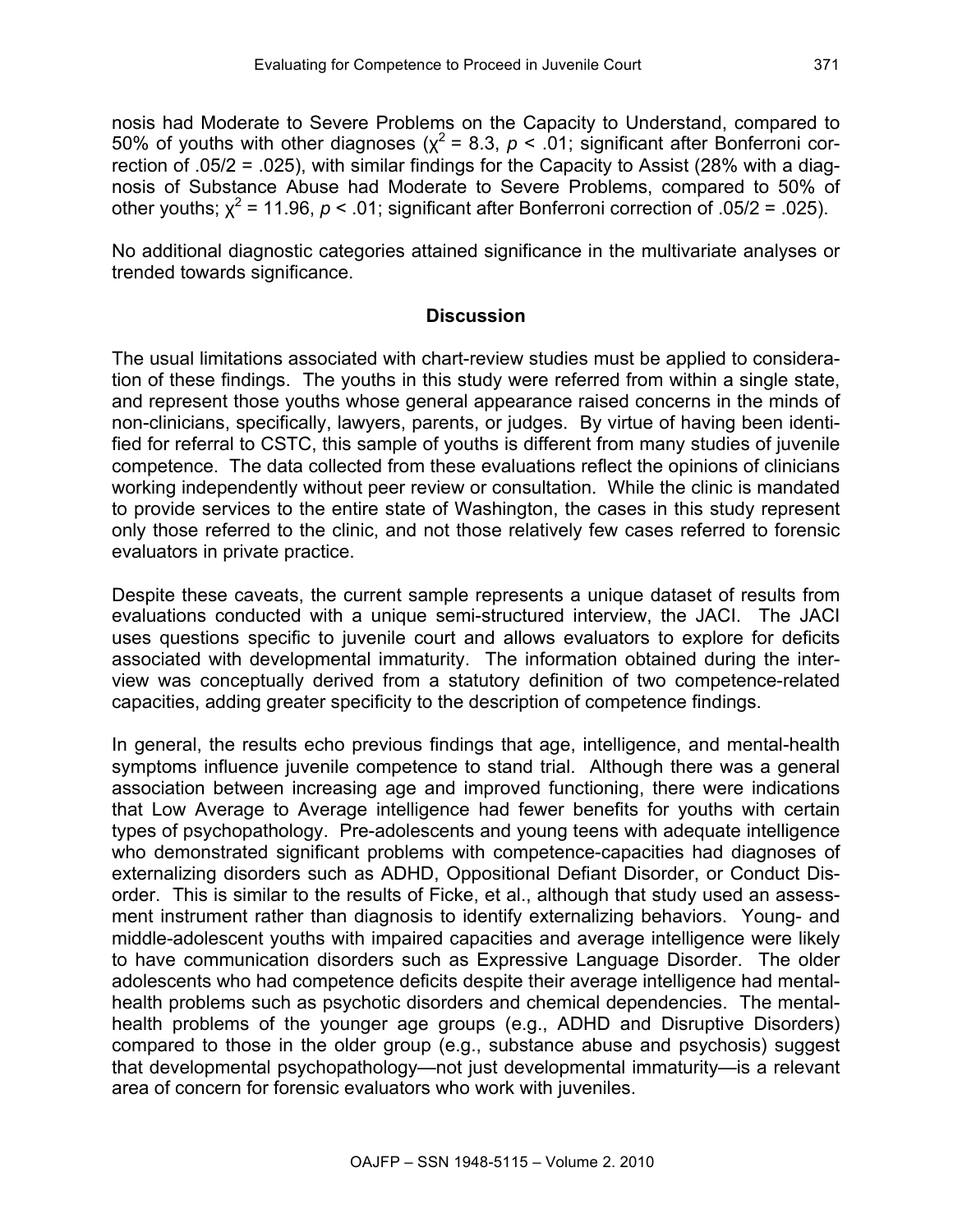Consistent with studies of adults evaluated for competence, psychotic symptoms were likely to impair juvenile capacities. The age of onset for many psychotic disorders is late adolescence to young adulthood. Therefore, the psychotic youths in this sample represent a group with an atypical progression of symptoms; however, youths with psychotic disorders tended to be older than other subjects. All of the psychotic youths had problems with both the Capacity to Understand and the Capacity to Assist, suggesting that their symptoms affected multiple areas of cognitive, social and communication abilities.

Pervasive Developmental Disorders (PDD) were associated with problems on both capacities. The signs and symptoms of PDD are similar to two other diagnostic categories in this study, Psychotic Disorders and Communication Disorders. Differential diagnosis of PDD and early onset psychosis has been a challenging endeavor for many years, and recent studies have shed light on the similarities and differences between the two. While adults with autism-spectrum disorders often describe experiences similar to auditory or visual hallucinations, they are frequently reporting other types of unusual sensory experiences that are difficult for them to describe because of the communication problems associated with PDD (van der Gaag, Caplan, van Engeland, Loman, & Buitelaari, 2005). In addition, formal thought disturbances can occur in people with autistic symptoms without additional manifestations of psychosis (Solomon, Ozonoff, Carter, & Caplan, 2008).

Communication deficits, specifically, those associated with social-skills deficits, are hallmark indicators of PDD. In this study, communication disorders such as Expressive Language Disorder did not significantly predict problems with either competence capacity. This suggests that the combination of social interaction impairments and inadequate communication skills are especially likely to interfere with the necessary abilities to proceed when impairments are due to a PDD diagnosis.

The trends toward significance for Substance-Abuse disorders and child neglect or abuse are similar to past studies of juvenile competence. Kruh, et al. (2006) noted that substance abuse was predictive of *better* psycho-legal functioning in preliminary analyses, although the association was not significant after controlling for other factors. Kruh, et al., suggested that youths with substance-abuse problems were referred for assessment because of non-specific concerns about alcohol and drug abuse that might have suggested the possibility of other mental illnesses. In the current sample, it appears that substance-abuse disorders were especially likely to occur among older juveniles, and this relationship may cause the association between chemical dependency and competence to proceed when controlling for age.

An apparent trend for child neglect and abuse to affect competence is similar to the preliminary findings of Baerger (2003) and colleagues, who observed that competent youths were likely to be living with their parents, and their parents were likely to have legal guardianship. In the same study, state agencies were more likely to be guardians of youths who were found incompetent. Neither of these variables attained significance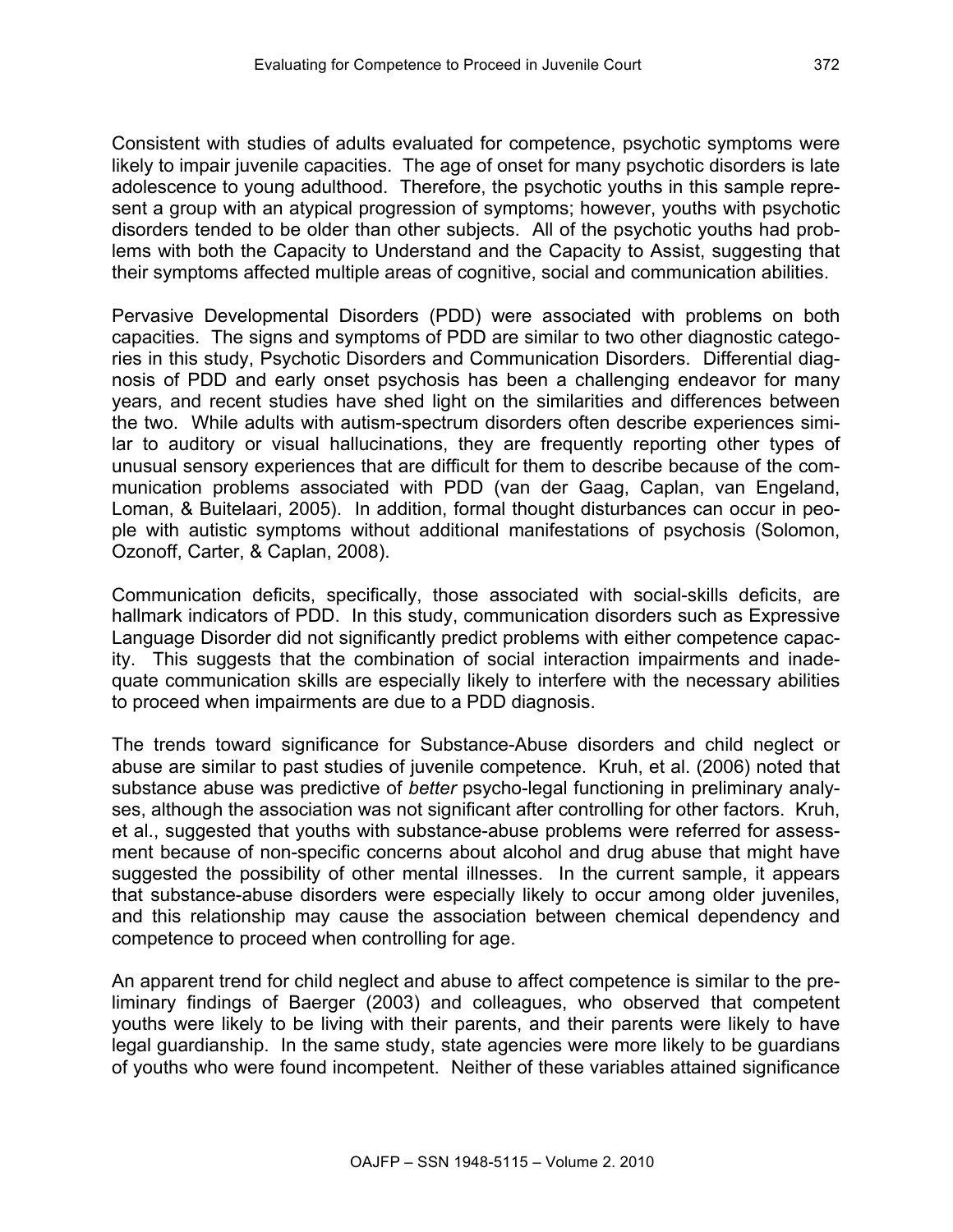in Baerger's final analysis, but the likelihood that adults in the environment may influence a juvenile's psycho-legal functioning remains an intriguing possibility.

Additional studies are needed to further the increase the body of knowledge regarding the competence-related capacities of juveniles. This study confirmed findings of earlier studies of both adults and minors, concurring that age, intelligence, and certain types of psychopathology are especially likely to affect a youth's ability to proceed to trial in juvenile court. Results of the present study support the need for forensic evaluators who work with juveniles to be conversant with developmental psychopathology as well as developmental immaturity as they relate to the lower standards of competence required in juvenile court. Future research should focus on consistent and effective means of identifying mental-health symptoms and associating them with specific deficits to competence. In addition, more work is needed to adequately describe age-related cognitive vulnerabilities associated with specific aspects of juvenile competence, such as the possibility of environmental influences on decision making.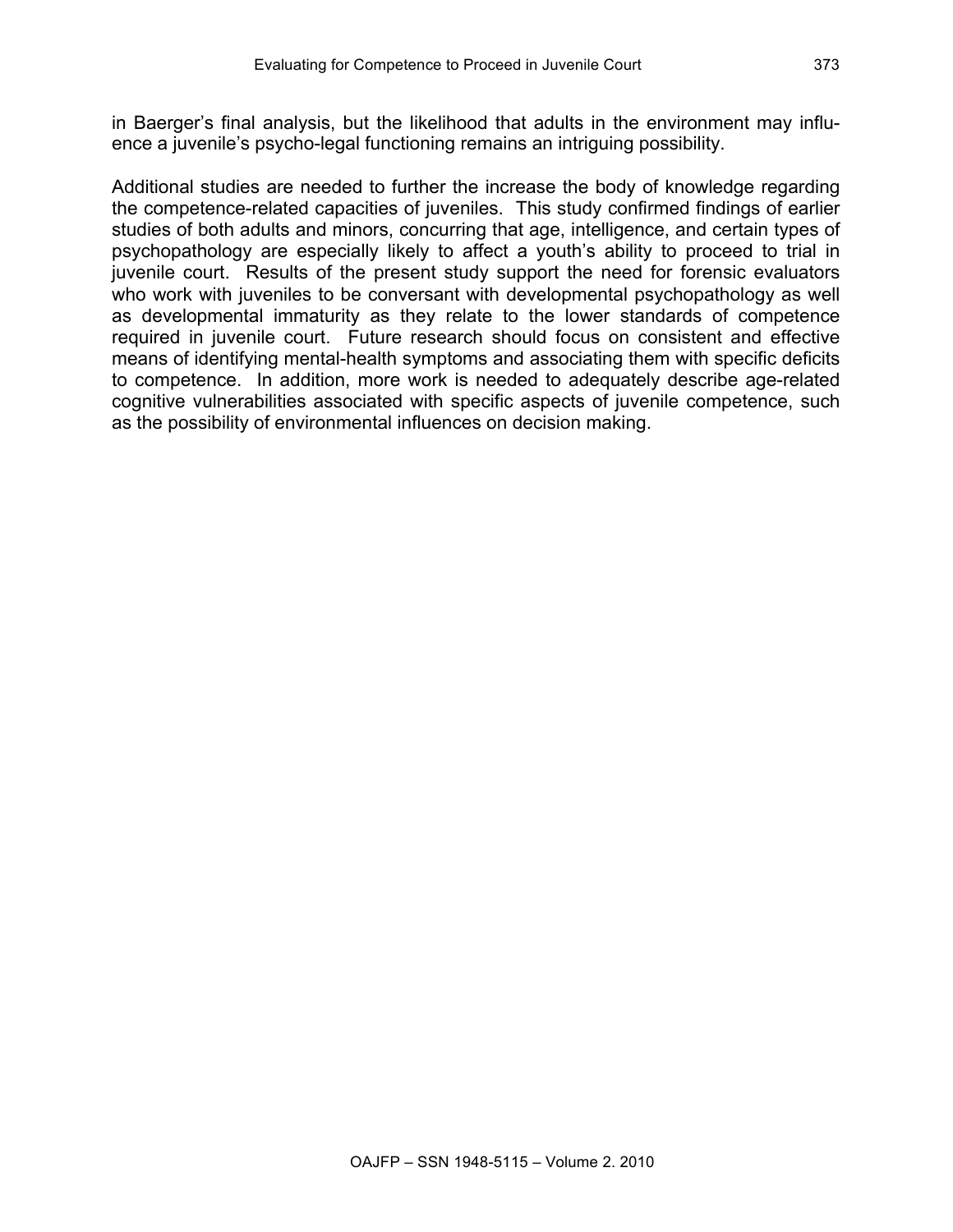#### **References**

- American Psychiatric Association. (2000). *The Diagnostic and Statistical Manual of Mental Disorders, Fourth Edition, Text Revision.* Washington, DC: APA.
- Baerger D. R., Griffin, E. F., Lyons, J. S., & Simmons, R. (2003). Competency to stand trial in preadjudicated and petitioned juvenile defendants. *Journal of the American Academy of Psychiatry and the Law, 31,* 314-320.
- Burnett, D. M. R., Noblin, C. D., & Prosser, V. (2004). Adjudicative competence in a juvenile population. *Criminal Justice and Behavior, 31*, 438-462.
- Cooper D. K. (1997). Juveniles' understanding of trial-related information: are they competent defendants? *Behavioral Sciences & the Law, 15,* 167-180.
- Cowden, V. L., & McKee, G. R. (1995). Competency to stand trial in juvenile delinquency proceedings: Cognitive maturity and the attorney-client relationship. *Journal of Family Law, 33*, 629-661.
- Criminally Insane Procedures, Chapter 10.77 Regional Code of Washington (1977).
- *Dusky v. United States,* 362 U.S. 402 (1960).
- Everington, C. (1990). The competence assessment for standing trial for defendants with mental retardation (CAST-MR): A validation study. *Criminal Justice and Behavior, 17*, 147-168.
- Ficke, S. L., Hart, K. J., & Deardorff, P. A. (2006). The performance of incarcerated juveniles on the MacArthur Competence Assessment Tool-Criminal Adjudication (MacCAT-CA). *Journal of the American Academy of Psychiatry & Law, 34,* 360- 373.
- *G. J. I. v. State*, 778 P.2d 485, 487 (Okla. Crim. App. 1989).
- Grisso, T., & Quinlan, J. (2005). Juvenile court clinical services: a national description*. Juvenile & Family Court Journal, 56*, 4, 9-20.
- Grisso, T. (2005). *Evaluating juveniles' adjudicative competence: A guide for clinical practice.* Sarasota, FL: Professional Resource Press.
- Grisso, T., Steinberg, L., Woolard, J., Cauffman, E., Scott, E., Graham, S., Lexcen, F., Reppucci, ND., & Schwartz, R. (2003). Juveniles' competence to stand trial: A comparison of adolescents' and adults' capacities as trial defendants. *Law and Human Behavior, 27*, 333-363.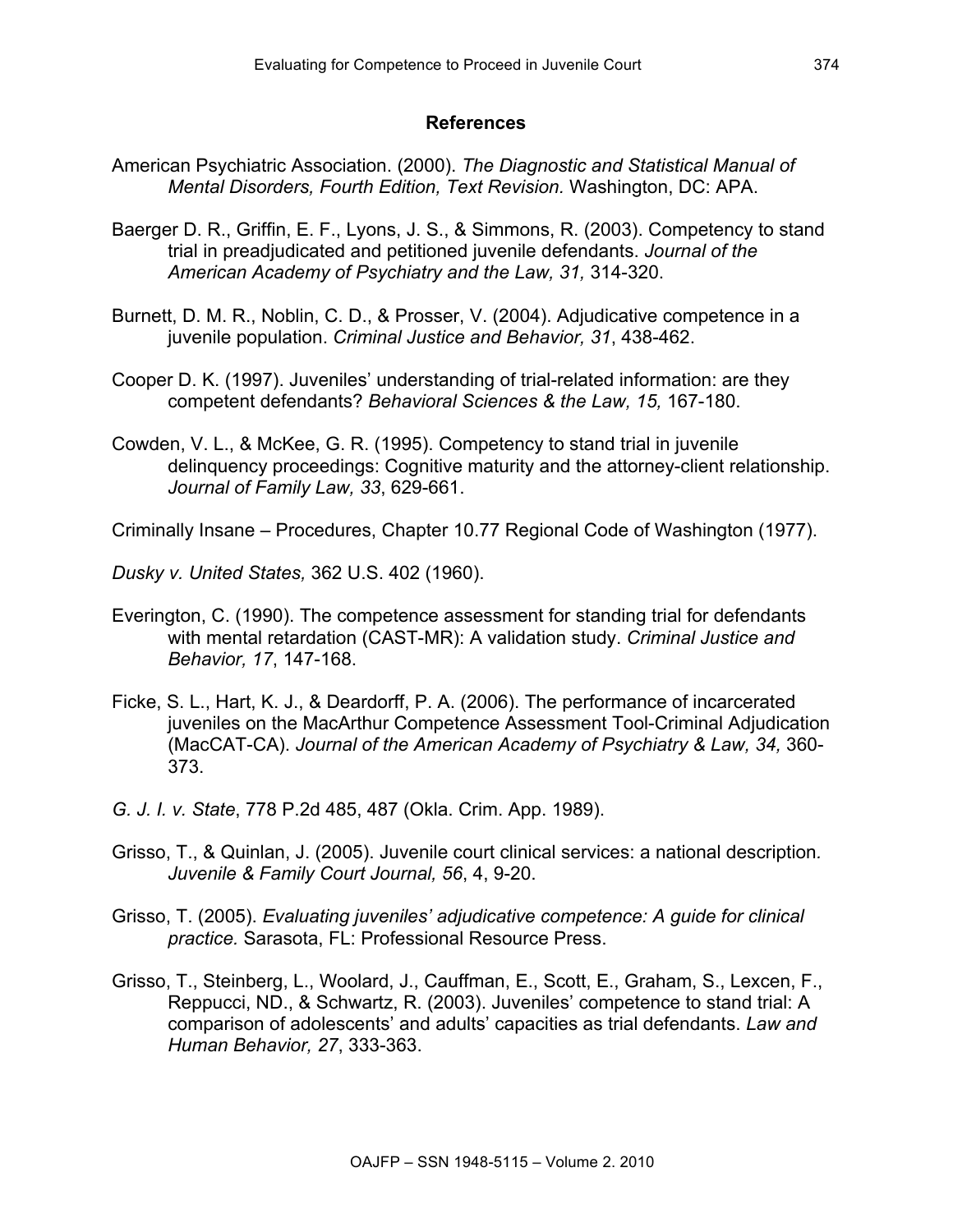- Hoge, S. K., Poythress, N., Bonnie, R. J., Monahan, J., Eisenberg, M., & Feucht-Haviar, T. (1997). The MacArthur Adjudicative Competence Study: diagnosis, psychopathology, and competence-related abilities. *Behavioral Sciences & the Law, 1*5, 329-345.
- *In re Gault*, 387 U.S. 1 (1967).
- *In re Weaver,* 84 Wn. App. 290 (Wn 1996).
- *In Re K. G.,* 808 N.E. 2d 631 (Ind. 2004).
- Kruh, I. P., Sullivan, L., Ellis, M., Lexcen, F., & McClellan, J. (2006). Juvenile competence to stand trial: A historical and empirical analysis of a juvenile forensic evaluation service. *International Journal of Forensic Mental Health, 5*, 109-123.
- Lipsitt, P. D., Lelos, D., & McGarry, A. L. (1971). Competency for trial: a screening instrument. *The American Journal of Psychiatry, 128*, 105-109.
- McGaha, A., Otto, R. K., McClaren, M. D., & Petrila, J. (2001). Juveniles adjudicated incompetent to proceed: A descriptive study of Florida's competence restoration program. *Journal of the American Academy of Psychiatry and Law, 29*, 427-437.
- McKee, G. R., & Shea, S. J. (1999). Competency to stand trial in family court: Characteristics of competent and incompetent juveniles. *Journal of the American Academy of Psychiatry and the Law, 27,* 65-73.
- McKee, G. R. (1998). Competency to stand trial in preadjudicatory juveniles and adults. *Journal of the American Academy of Psychiatry and the Law, 26,* 89 –99.
- *Ohio v. Settles,* 13-97-50 Ohio App. LEXIS 4973 (Ohio App. 3rd. Sept. 30, 1998).
- Poythress, N., Nicholson, R., Otto, R., Edens, J., Bonnie, R., Monahan, J., & Hoge, S. (1999). *The MacArthur Competence Assessment Tool—Criminal Adjudication: Professional manual.* Odessa, FL: Psychological Assessment Resources.
- *People v. Carey*, 615 N.W. 2d 742 (Mich. Ct. App. 2000).
- Redding, R., & Frost, L. (2002). Adjudicative competence in the modern juvenile court. *Virginia Journal of Social Policy and the Law, 9,* 353-410.
- Redlich, A. D., Silverman, M., & Steiner, H. (2003). Pre-adjudicative and adjudicative competence in juveniles and young adults. *Behavioral Sciences & the Law, 21,*  393-410.